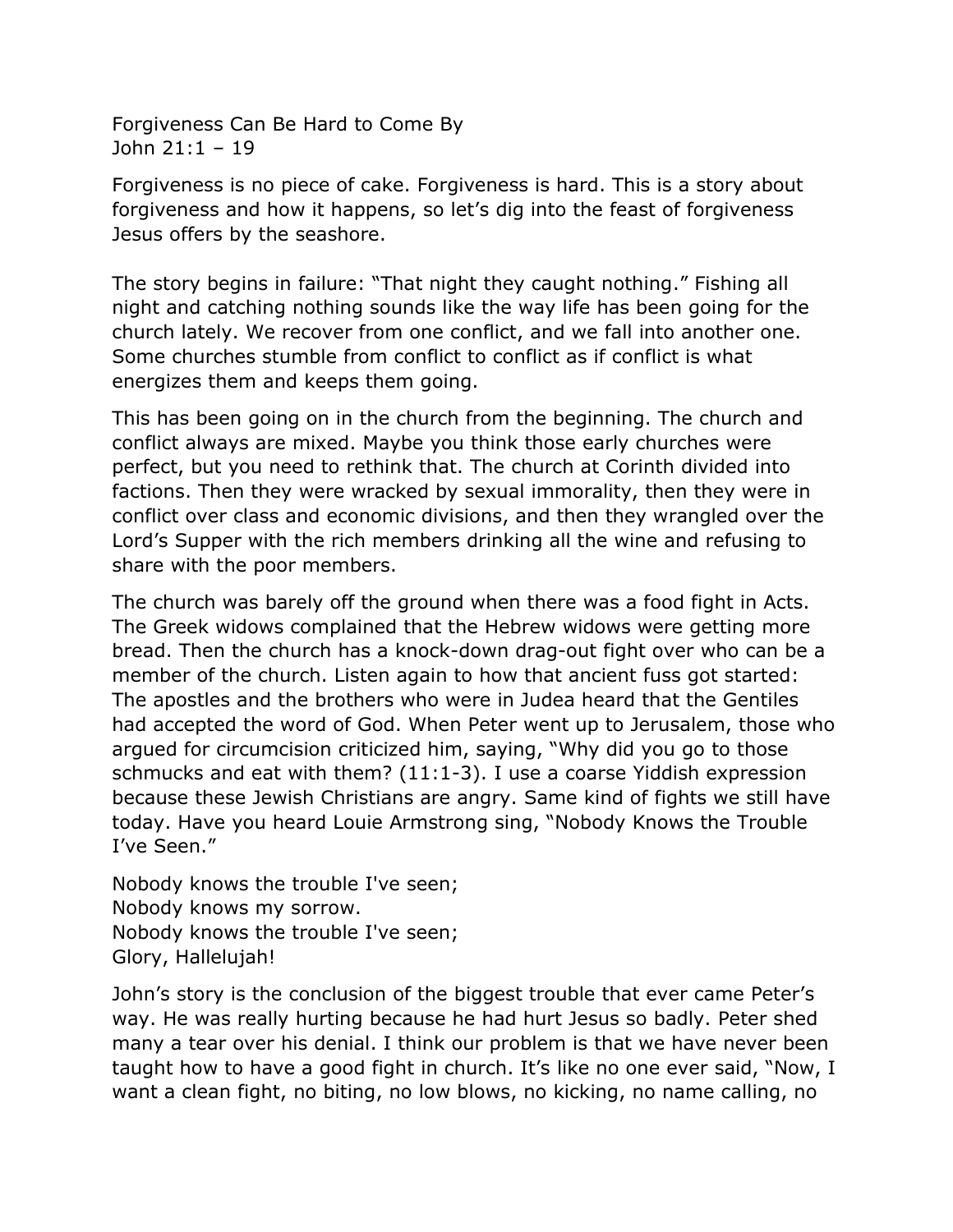bullying. When the bell rings, come out and fight." People have fights at work and the next day they go back to work. They work it out. People have fights in the family and they go back to being family. But fights in church seem to be a different category. We get stuck. The pain sticks to us. We can't move on. Some folks can never seem to get beyond the trouble, but here's Jesus making all the arrangements to help Peter out of his trouble. This is what Jesus does.

Peter does everything in his power to avoid the confrontation with Jesus. Peter says: "I'm going fishing." There's always something to do if you don't want to be in church. A lot of church members now claim to be spiritual but not religious. If you are one of those people who now claim you are spiritual but not religious, it will be hard for you to hear God calling your name, because you are not in church where God calls his people by name the most often. Baptist theologian, Barry Harvey, posted on Facebook to a person asserting that the church was inessential to Christian discipleship, these words:

"I have no doubt that you feel things very deeply, but I would caution you that you have yet to understand the importance of the church. The community has little to do finally with intense feelings or experiences. Beware of false dichotomies, e.g., "it's a good thing to own your own faith rather than to say, 'I'll just take that on faith'." Sooner or later America and the global market will leave you alone and unsated, with few or no one around you to whom you are bonded in ties thicker than family or nationality. Spiritual but not religious does not give us a St. Francis, Dietrich Bonhoeffer, St. Oscar Romero, Martin Luther King, Jr., or Fannie Lou Hamer. Being a disciple is something you learn with others, not something you feel by yourself. It has to do with the bonding of courage to faith, prudence to charity, persistence to hope."

Jesus draws his disciples into the circle of love with a meal of fish and bread. Jesus came and took the bread and gave it to them, and did the same with the fish. Every meal with Jesus was a sacramental meal.

Nothing says religion like a meal. Nothing makes possible a deep conversation like a meal. After all, we are a religion of meals. Our founding faith, Judaism, has more meals and feasts and festivals than we can count. One shared Passover meal should bind us together forever. It has always been about the food.

After the meal, the hard work begins. That's what forgiveness and repentance entail – heavy lifting, hard work. It's about how much we love